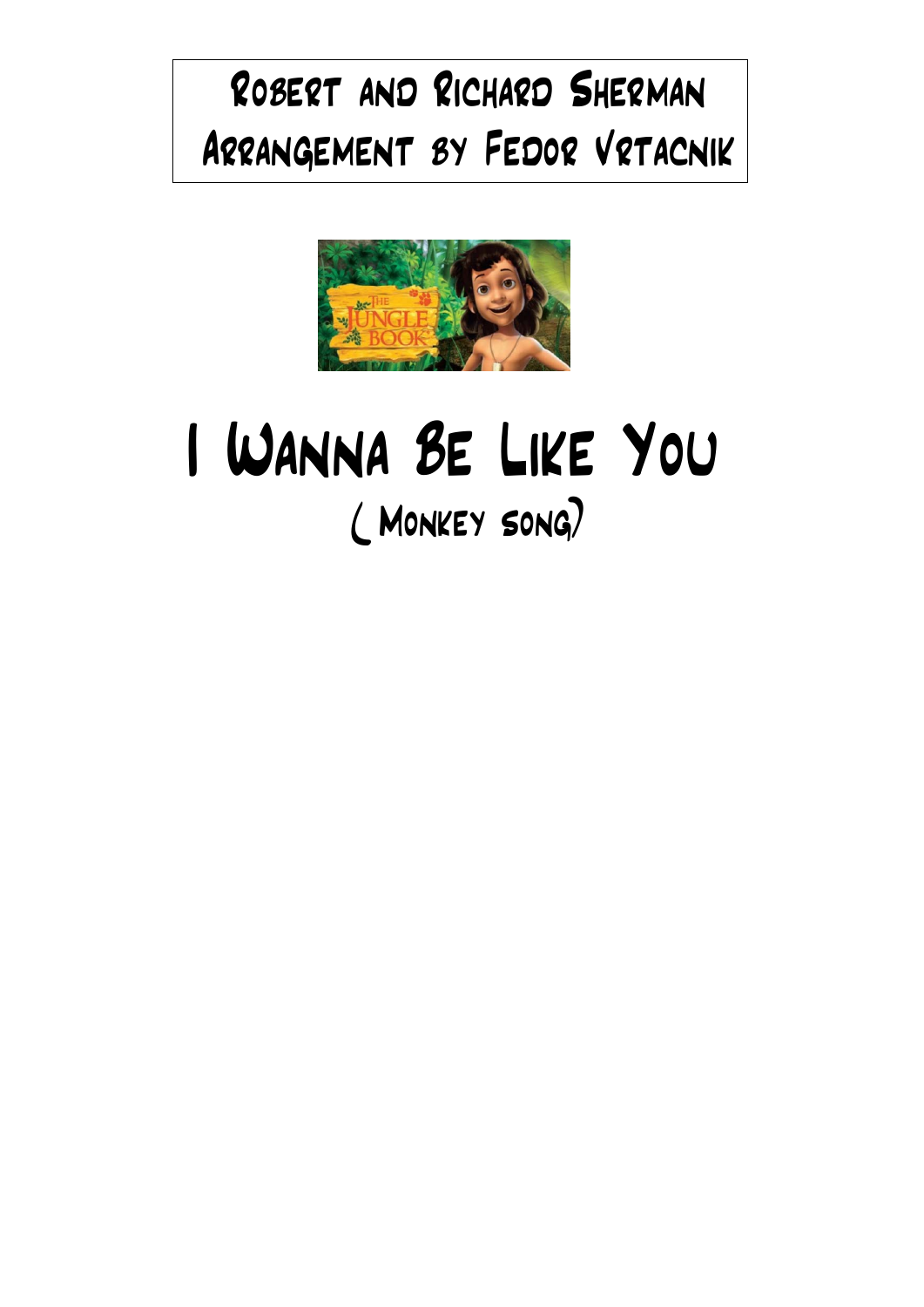## I Wanna Be like You ( Monkey song)

í l ֦֧֦֧֦֧֦֧֦֧ׅ֦֧ׅ֦ׅ֧ׅ֧֦֧ׅ֧֬֝֝֟֓֕֜֜֜֜֜֜֜֜֜֜֬֜֓֡֬֓֜֓֜֓ Į  $\setminus$ FLUTE  $\sqrt{\frac{A}{A}}$ Descant Recorder Clarinet in Bb 1 Clarinet in Bb 2 Clarinet in Bb 3 Bass Clarinet in Bb Alto 1 Alto 2 Tenor 1 Tenor 2 Bari. Sax. TRUMPET 1  $\left[\begin{matrix}A & B \\ C & C\end{matrix}\right]$ Trumpet 2 Trumpet 3 Trumpet 4 TROMBONE 1 Trombone 2 <del>9: C</del> Trombone 3 Bass Trombone Guitar Voice Pian Bass Guitar DRUMS  $\frac{11}{11}$   $\frac{11}{11}$ Swing( triple feeling) d=100 f  $\mathsf{c}_{\mathsf{m}}$  and  $\mathsf{c}_{\mathsf{r}}$  and  $\mathsf{c}_{\mathsf{r}}$  and  $\mathsf{c}_{\mathsf{r}}$  and  $\mathsf{c}_{\mathsf{r}}$ f f 2 | 3 | 3 | 4 | 5 | 6 ¢ ¢  $\dot{\phi}$  $\frac{1}{2}$ ¢ ¢ 4 4  $\dot{\phi}$ ¢  $\dot{\phi}$  $\dot{\phi}$ ¢  $9t$ ን የ ¢ ¢ ¢ ¢ 9: p 60 - - - - - - - - - - - - Robert and Richard Sherman Arrangement by Fedor Vrtacnik ₽ ļ 60 - - - - - - - - - - 60 - - - - - - - - - - $\gamma$   $\phi$  and the contract of the contract of the contract of the contract of the contract of the contract of the contract of the contract of the contract of the contract of the contract of the contract of the contract of  $\gamma$   $\phi$  and the contract of the contract of the contract of the contract of the contract of the contract of the contract of the contract of the contract of the contract of the contract of the contract of the contract of  $\gamma$  , and a set of the contract of the contract of the contract of the contract of the contract of the contract of the contract of the contract of the contract of the contract of the contract of the contract of the contr  $\gamma$   $_{\theta}$  , and the contract of the contract of the contract of the contract of the contract of the contract of the contract of the contract of the contract of the contract of the contract of the contract of the contrac  $\sigma_i$  ( ) and ( ) and ( ) and ( ) and ( ) and ( ) and ( ) and ( ) and ( ) and ( ) and ( ) and ( ) and ( ) and ( ) and ( ) and ( ) and ( ) and ( ) and ( ) and ( ) and ( ) and ( ) and ( ) and ( ) and ( ) and ( ) and ( ) and Brushes <u>'H, </u>  $\overline{2}$ <u>'H, </u>  $\overline{2}$ خص .<br>.<br>. e.<br>26 <u>.</u> e.<br>21 : <u>vice Ceerri</u> <u>.</u> e.<br>21 j  $\frac{1}{2}$  <del>:</del>  $\frac{1}{\lambda}$  $\frac{1}{2}$  $\cdot$  :  $\frac{1}{x}$  .  $\mathbf{r}$